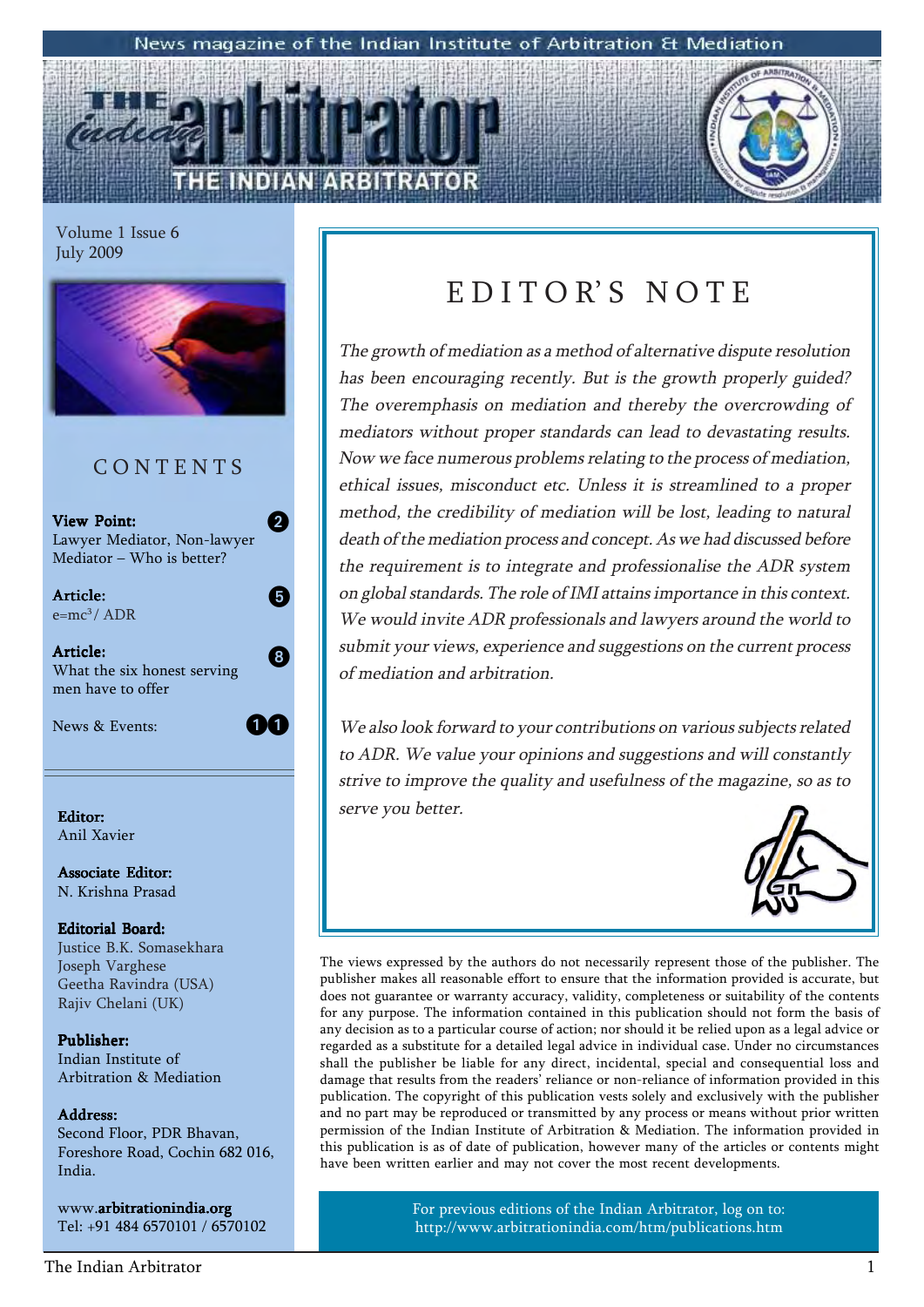

Mediators are trained to

look for, capitalize on,

parties' mutual personal

or commercial interests

lawyers reduce to "legal

and synergize the

in an attempt to

cases"

resolve disputes that

### Lawyer Mediator, Non-lawyer Mediator – Who is better?

: ANIL XAVIER

After the advent of "modern" mediation, there has always been a debate as to who is the better mediator  $$ the "Lawyer Mediator" or the "Non-lawyer Mediator"? Some conflict resolution professionals have even advocated that Non-Lawyer Mediators should not be allowed to practice mediation. On the contrary a section of professionals believes that Non-lawyer mediators are better.

But the fact remains that whatever be the opinions, non-

lawyer mediators has brought their own strengths and attributes, many of which are not possessed by lawyer mediators, to the process of mediation. It is also a fact that there are outstanding mediators who happen to be lawyers.

#### $Median - practice of law?$

Almost all countries prohibit the unauthorized practice of law by lay persons. Does mediation constitutes "practice of law"? The core activity of the mediation process, viz., impartially facilitating discussions and negotiations by or between two or more parties in a dispute, is definitely not "practice of law".

#### Non-lawyer Mediators lack "legal knowledge".

The main drawback attributed to Non-lawyer mediators is that they lack legal training and thereby they are severely restricted in their ability to successfully mediate disputes. The reason being they cannot accurately assess the strengths and weaknesses of each party's case. And, if a non-lawyer mediator were to evaluate the likely

it would constitute legal advice and as such an unauthorized practice of law! And therefore, since nonlawyer mediators cannot employ this technique, they cannot effectively mediate.

outcome of a potential case and voice his opinion on it,

Now it has been accepted globally that a mediator is not giving legal advice and not apprising the parties of their legal rights. At most the mediator can do is to direct the parties to seek legal advice. By doing so the mediator

> maintains his proper place as a neutral third-party merely attempting to improve the lines of communication between the parties.

> We have also seen that due to the legal training that a lawyer-mediator has received, it has often created an adversarial mentality, where one side stands in stark contrast to the opposing side, resulting in the inability to explore unique solutions that "law" is unable to consider.

> We have also come across situations where lawyer-mediators have embraced mediation, not out of the passion for dispute resolution, but as a mode to build-up rapport with the judges, in case of court-referred mediations or to network with the

parties – indirectly a method of client-touting, which is highly alarming.

So, what does possessing a law degree actually do for the mediation process? According to most experts, it does very little.

But as stated earlier, it is also a fact that there are outstanding mediators who happen to be lawyers. But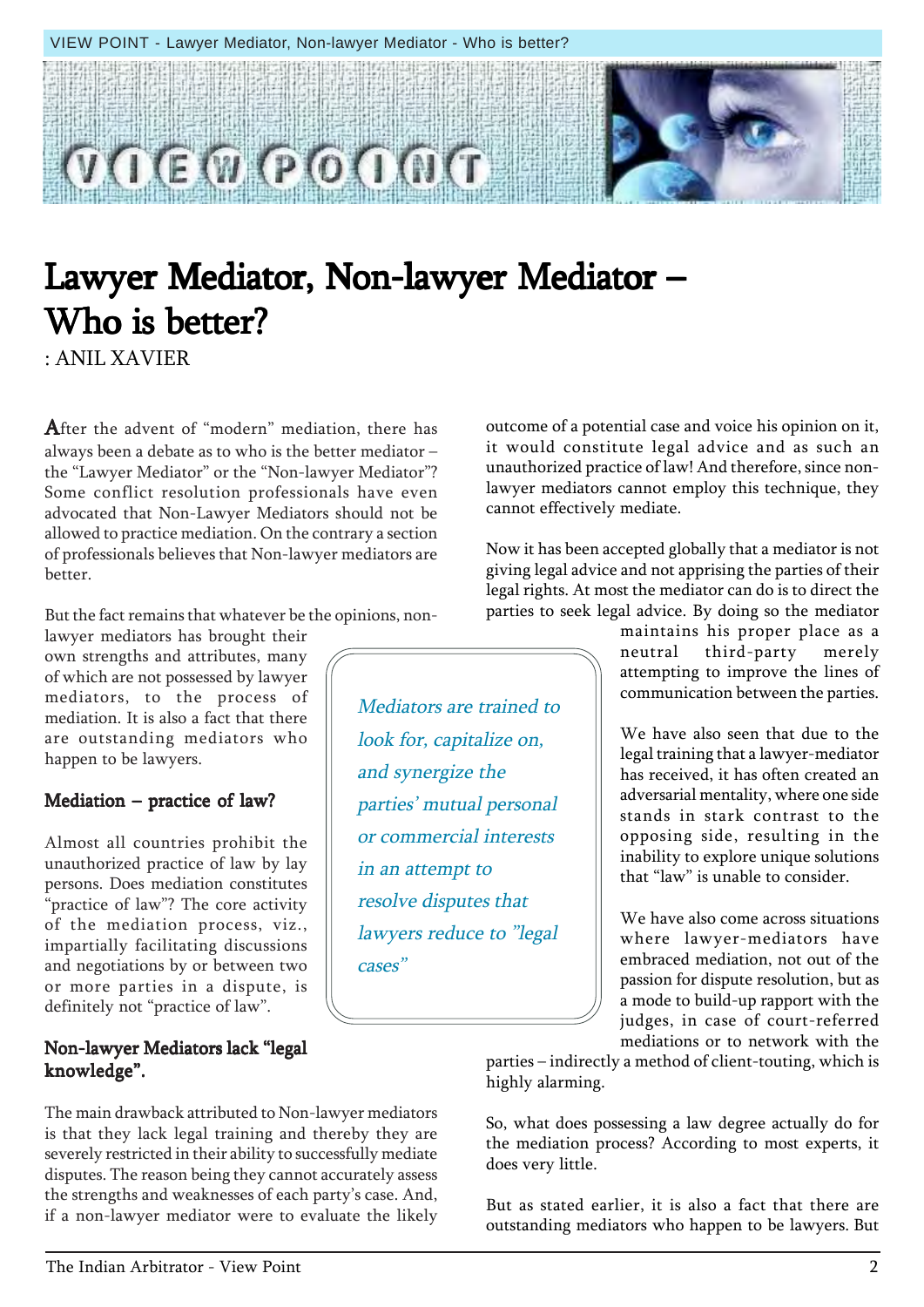are they outstanding because they are lawyers or because they have managed to expand their vision beyond the narrow focus which the law gives them?

### Delivering Justice.

We have to keep in mind that lawyers are not the only people capable of delivering justice. Lawyers did not create "the Law" or "Justice".

No matter how sophisticated the clients are, they approach lawyers or courts with stories of injustice and not stories about the law. Lawyers or Courts could solve those "injustice" only when a right and a remedy exist. If you don't have a right, there's no remedy. On the contrary, Mediators are trained to look for, capitalize on, and synergize the parties' mutual personal or commercial interests in an attempt to resolve disputes that lawyers reduce to "legal cases".

The aim or purpose of mediation is to bring in all "aspects" or "skills" to create

something better than a litigated resolution can deliver. The Mediators have to remove the rigid formalities and legal rules that often infect and hinder mediation. The parties have to concentrate on the issues at hand and explore unique solutions that courts are unable to consider. Mediation is a way of bringing people together privately to try to work out what they "really"

want to achieve and to explore creative ideas for a settlement without prejudicing any later legal options if they prove necessary. This is the beauty and power of mediation.

#### Origin of Mediation.

We should not forget that the system of mediation was not evolved by legal experts. The concept of dispute resolution or "mediation theory and practice" was invented by village elders, sociologists, community activists, psychologists etc. So let us give credit where credit is due  $-$  to these "Non-lawyer" mediators who evolved a system of rendering justice without attending law school. Of course, not forgetting the fact that modern mediation was evolved and developed in 1976 by a gathering of legal scholars and jurists.

In the modern day mediations too, we have to acknowledge the contributions made by non-lawyer

mediators in the field of professional mediation. For eg., the field of "divorce mediation" and "community mediation" have substantially benefited from the involvement of non-lawyer mediators. We cannot turn a blind-eye on the fact that mediation has developed due to the frustration people had by a legal system which "was too formal, adversarial, expensive, and inflexible". In response to these frustrations, mediators  $-$  both lawyer-mediators and non-lawyer mediators  $-$  worked in the creation and development of many mediation programs that remain intact today.

Limiting mediation to lawyers and retired judges significantly hurts the entire mediation process and negatively impacts the people that mediation intends to help, viz., The Parties.

#### Mediation; as a profession.

The expectations of parties of legal services are changing. The new requirement is "resolution" and not "litigation".

There can only be "Good Mediators" and "Less good Mediators"  $-$ Mediators who can engage with a wide range of issues and those who  $can't.$ 

Mediation is now being projected as a truly global profession. Time has come to abolish the distinction between lawyer-mediator and nonlawyer mediator. There can only be "Good Mediators" and "Less good Mediators" -Mediators who can engage with a wide range of issues and those who can't. To emerge globally as a profession, Mediators need to be accepted based on competence, qualification and credibility, regardless of their

background.

The main reason which hinders the acceptance of Mediation as a true profession is the lack of a credible high-level qualification, training, professional conduct etc. Continuing Professional Development has to be more visible, organized and relevant. Code of ethics and conduct, process of disciplinary proceedings in case of ethical transgression etc. would add to credibility.

The users of mediation should not only understand it, but believe and trust in it for mediation to grow.

#### Role of IMI.

The International Mediation Institute (IMI) at the Hague set up in 2007 has taken efforts in defining, benchmarking and implementing global standards of practice, training and conduct of mediators. Its initial role is to credential quality mediators worldwide,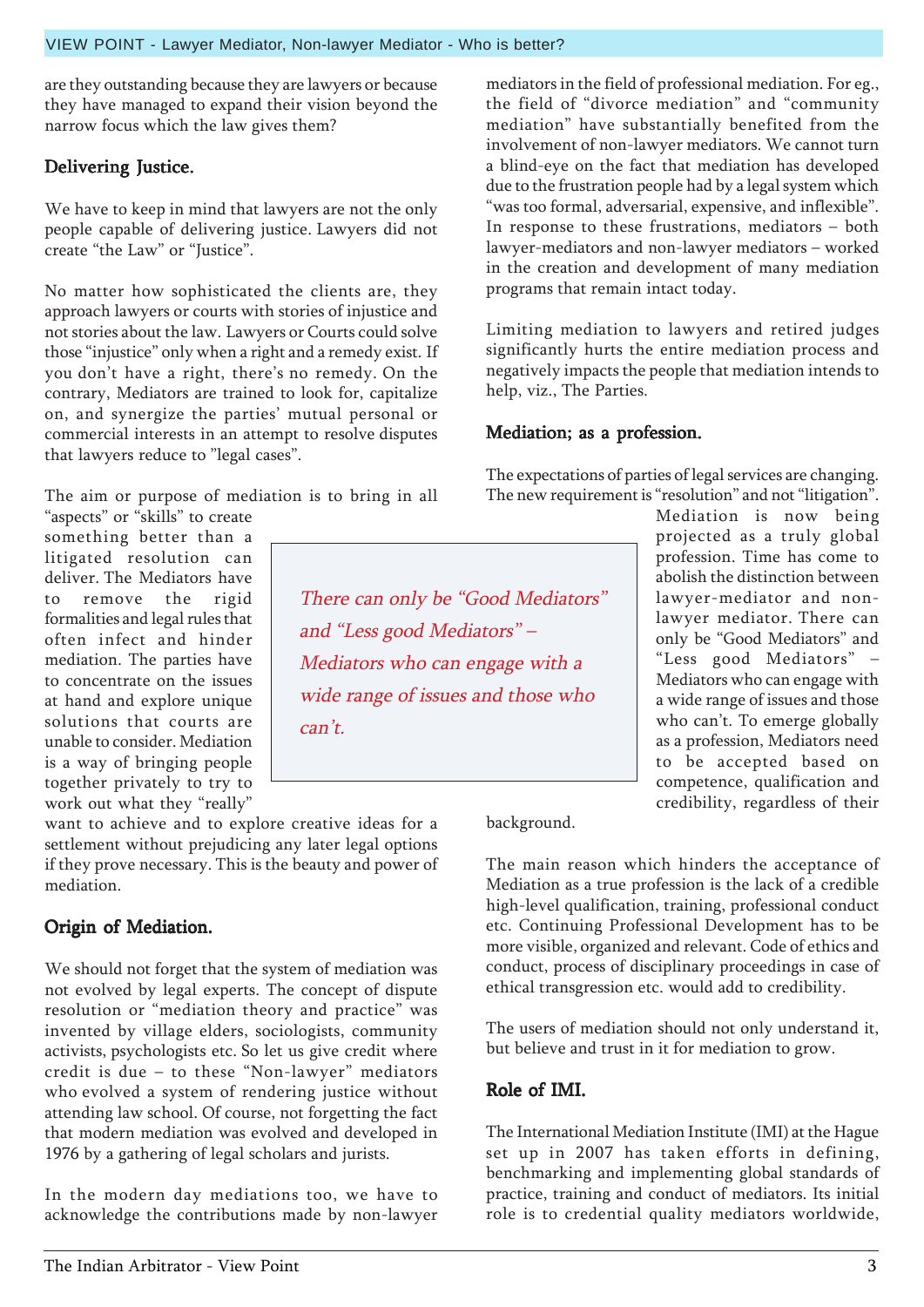#### VIEW POINT - Lawyer Mediator, Non-lawyer Mediator - Who is better?

enabling them to be easily identified through a search engine.

IMI Certification is designed to provide and address the seven elements: Q-U-A-L-I-T-Y - Qualifications, Understanding, Acceptance, Leadership, Inspiration, Transparency and Yardsticks.

#### Conclusion.

Whether, you support the "Lawyer-Mediator" or the "Non-lawyer Mediator", the fact remains that basically you support mediation. As stated earlier, whether you are a lawyer-mediator or a non-lawyer mediator, the intention is to help parties resolve their conflicts  $-$ 

without the rigid formalities and legal rules that hinder resolution. The requirement is to gain the acceptability and trust of the parties.

To develop the concept of mediation as a global profession, it is the right time for us to work together and share our views and insights for promoting and developing the profession more effectively. So join the movement of IMI, become IMI certified and help evolving global standards of mediation practice, training and conduct of mediators.

(Author: Anil Xavier is a lawyer and mediator. President of the Indian Institute of Arbitration & Mediation (www.arbitrationindia.org), he is also a member of the Independent Standards Commission of the IMI.)



We would like to have your contributions, provided they are not published else where. Articles should be in English. Please take care that quotations, references and footnotes are accurate and complete. Submissions may be made to the Journals Division, Indian Institute of Arbitration & Mediation, PDR Bhavan, Second Floor, Foreshore Road, Cochin - 682 016 or editor@arbitrationindia.com.

Publication of the Article will be the discretion of IIAM and submissions made indicates that the author consents, in the event of publication, to automatically transfer all copyrights thereof to the publisher of the IIAM Journal

A story tells that two friends were walking through the desert. During some point of the journey, they had an argument and one friend slapped the other one in the face. The one who got slapped was hurt, but without saying anything, he wrote in the sand: "TODAY MY BEST FRIEND SLAPPED ME IN THE FACE!"

They kept on walking, until they found an oasis where they decided to take a bath. The one who had been slapped got stuck in the mire and started drowning, but his friend saved him. After he recovered from the near drowning, he wrote on a stone: "TODAY MY BEST FRIEND SAVED MY LIFE!"

The friend, who had slapped and saved his best friend, asked him, "After I hurt you, you wrote in the sand and now, you write on a stone, why?"

The other friend replied: "When someone hurts us, we should write it down in sand where the winds of forgiveness can erase it away, but when someone does something good for us, we must engrave it in stone, where no wind can ever erase it."

LEARN TO WRITE YOUR HURTS IN THE SAND AND TO CARVE YOUR BENEFITS IN STONE.

Think ... Think ...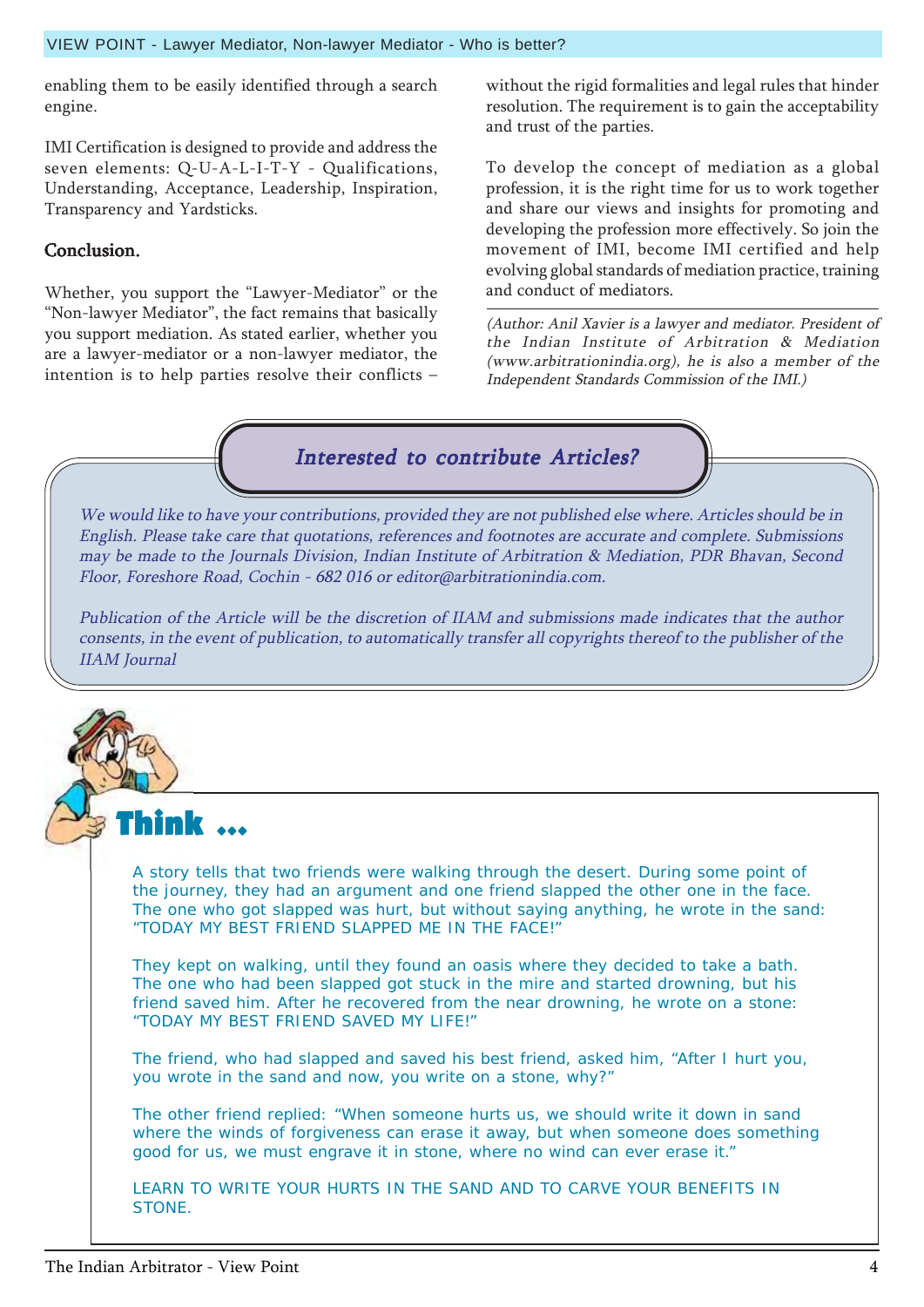#### ARTICLE - e=mc3/ADR



 $e = mc^3$  ADR : SCOTT PETTERSSON

> Arbitration is the child of commerce, where transactions across political boundaries made the search for neutral determinations and avoidance of delays in getting matters before a court essential.

 $\bf A$  discussion of the relative merits of dispute resolution methods (with apologies to Albert Einstein) and some of the drivers to choice.

A translation this well known formula into our modern business existence is long overdue. By application of this formula (as amended), it may be that you can avoid atomic explosions of a dissatisfied superior, or a radio active wasteland free of clients. These graphic analogies are all considered in the sphere where Alternative Dispute Resolution (ADR) presents real options from the "lose lose" environment that can be the courts.

Best of all you will appreciate as you consider the elements, which you do not have be Einstein to put it into practice.

In the subject formula the letters in the formula represents the following terms.

- e Expectation. In this formula expectation represents the views of the workers with regard to quiet enjoyment of their daily toil, and management's view that a professional line manager will ensure cordial efficient working relationships amongst staff. In a broader sense it represents the societal view that we will deal with conflict in a quick, civil and if possible consensual way.
- **m Method**. There are now a variety of 'methods' available for dealing with disputes, amongst

them are litigation, procrastination, conciliation, mediation, adjudication, negotiation, arbitration and countless variations and combinations of these methods / processes

- c3 Cost, confidentiality & continuity. These three words often represent the key drivers for parties in a dispute. With cost including staff time, turnover, training and direct cost to the business such as legal fees. Confidentiality is exactly that; these are not methods that require disclosure of outcomes and it is very rare that the processes are subject to review by either the courts or the community. Continuity represents the relationship between the disputants, court processes often mark the end of a relationship while ADR processes frequently allow the relationship to continue; they may even flourish. There are of course many other drivers that could be included such as culture or convenience, but I did not want to go to more than one power greater than the good professor.
- adr Alternative Dispute Resolution. This definition is now used interchangeably with appropriate dispute resolution. This represents the process of selecting the method to address the dispute. By placing the denominating formula over this, I have excluded from my discussion those processes which are curial in nature. Those processes excluded are fundamentally the courts' described as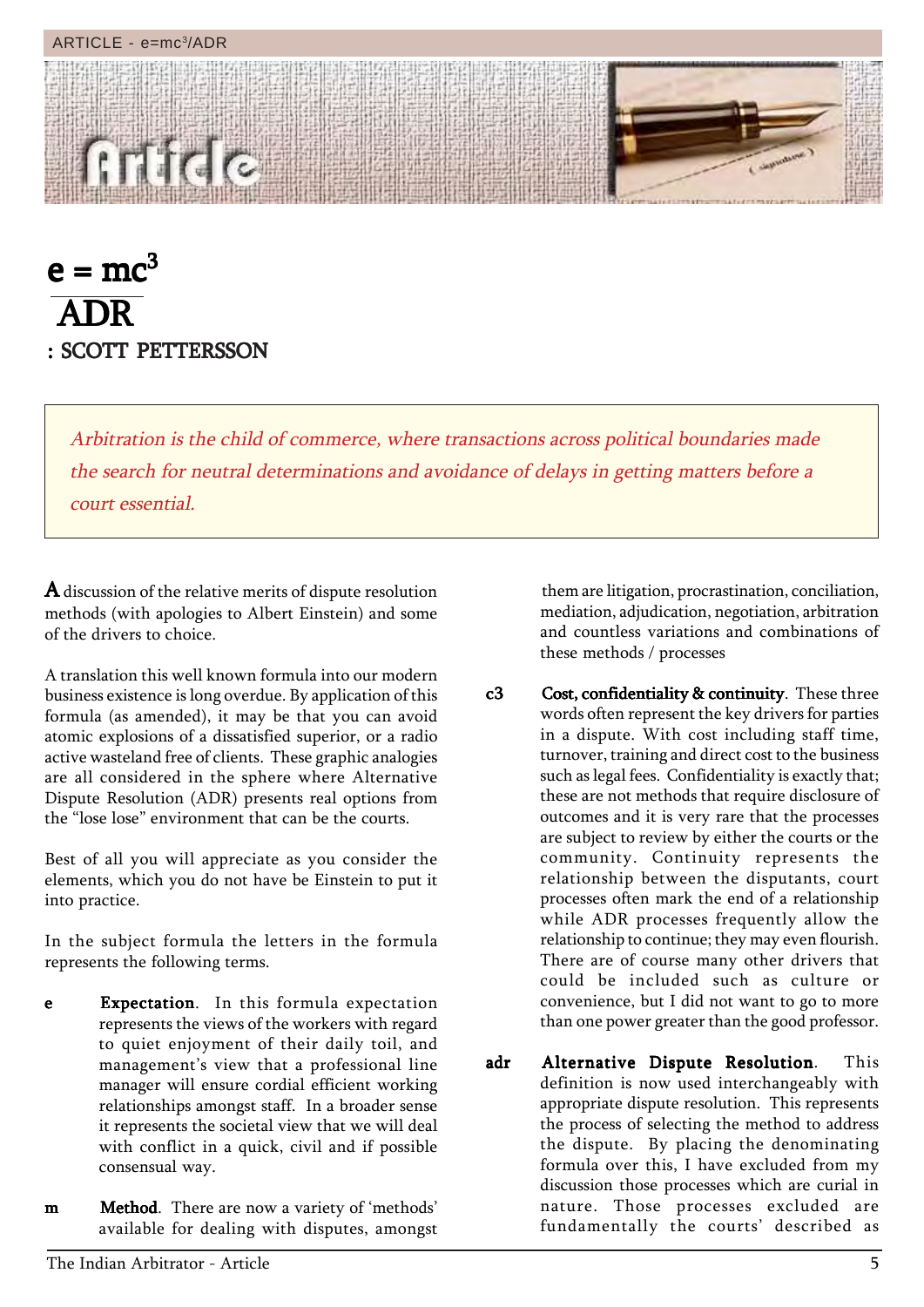'litigation'. This leaves two determinative processes to consider, from those listed in method above, arbitration and adjudication. The remaining processes are facilitative, that is, where the disputants determine and agree the outcome.

**Expectations** deliver energy to a dispute. The expectation can be created by the disputant or imposed from a party who is apparently external to the dispute. In truth these external parties are often present in many senses in the heart of the dispute and are not recognised as participants. It may be that a senior manager has stated a level of performance required in maintaining an effective work environment. Internally, it may relate to a participants understanding of work policies, reward and recognition structures or innumerable other variables. The most troubling aspect of expectations is that they are often not ever expressed to other parties, and remain as undisclosed barriers to settlement. The net effect of an undisclosed expectation is that it can often not be met. In a mathematical or analytic assessment this means the equation does not balance.

If the formula is not in balance, the agreement is impermanent, therefore the dispute is not resolved but merely deferred. This can equally occur where the expectation is far exceeded, as the illusory level of expectation created in the last dispute may provoke future disputes.

In a mathematical sense 'e' generates a value and this must be equalled by the other side of the equation for the outcome to be true.

Methods abound for dealing with disputes; some of the pros, cons and practice tips for those options listed above are investigated.

Litigation is excluded from detailed development because of the formulaic structure involving ADR. This is potentially a little simplistic as many parties who head to court now are sent directly to an ADR process (most commonly mediation), before they are 'permitted' to return to the full blown adversarial system. This has been a great step forward and has significantly reduced the waiting time to access a judicial determination. (Interested readers may wish to review a study conducted in Ontario where mandatory mediation was introduced and trialed over 23 months $^{\rm l})$ 

Procrastination was one of the options listed above. It is practised to excess by uncertain managers and occasionally very effectively by the very sage amongst us. Those who practise this skill wisely recognise the transient nature of some disputes and let time take its course; cooling off. When practised poorly it has added the procrastinator as a party to the dispute and fuelled the original concern. How many times have the words been spoken with indignant tone 'and now (insert name) won't do anything about it!'

**Conciliation** (serendipitously flanked by concierge (a person who know all in large apartment blocks) and concise (brief and to the point)) is the process of pacifying or resolving disputants. It has come to mean an assisted discussions process by a person who has skills or knowledge in one of the areas in dispute. Examples of its use are the industrial dispute arena, where specialists in labour law and associated specialities such as Occupation Health and Safety will guide discussions down fruitful paths to a satisfactory conclusion that all parties accept they can live with. In many regards this is method used by marriage counsellors.

Mediation is the most successful of the ADR methods / disciplines and is much in favour with the Courts currently. This is a process like conciliation where a neutral third party assist the disputants (there can be more then 2) to identify the issues, separate the people from the problem<sup>2</sup>. Mediation has a variety of methods of actual conduct though some elements appear to common to most practice styles. These elements include: allowing parties to speak their mind (venting), high levels of confidentiality, private sessions and sessions with all parties, parties reality testing proposed solutions for sustainability and desire for enforceable outcomes). In most cases the end point of mediation is an enforceable written agreement (which is enforceable as a contract). Most practitioners claim an industry wide success rate of about 85%. Because it is an informal process the other strong points made for it by its proponents are cost (most mediations are les than 1 day), and speed (it is common for a mediation to be resolved within two weeks of an agreement to mediate being executed).

Adjudication is one of the determinative processes encompassed in ADR. This means that a request is made of a party, considered by the parties to be sufficiently qualified, to determine a matter for them. In most cases the determination is final and is subject to limited

<sup>(</sup>Footnotes)

 $^{\rm 1}$  The website of the Attorney general of Ontario is located at http://www.attorneygeneral.jus.gov.on.ca/

 $^{\rm 2}$  This is a mediator buzz phrase relating to focussing on the actual issue and not the personalities.  $\,$  An example might be where one party describes another as lazy the mediator may identify an issue of productivity and the lead the parties into discussing what is acceptable and how can it be measured.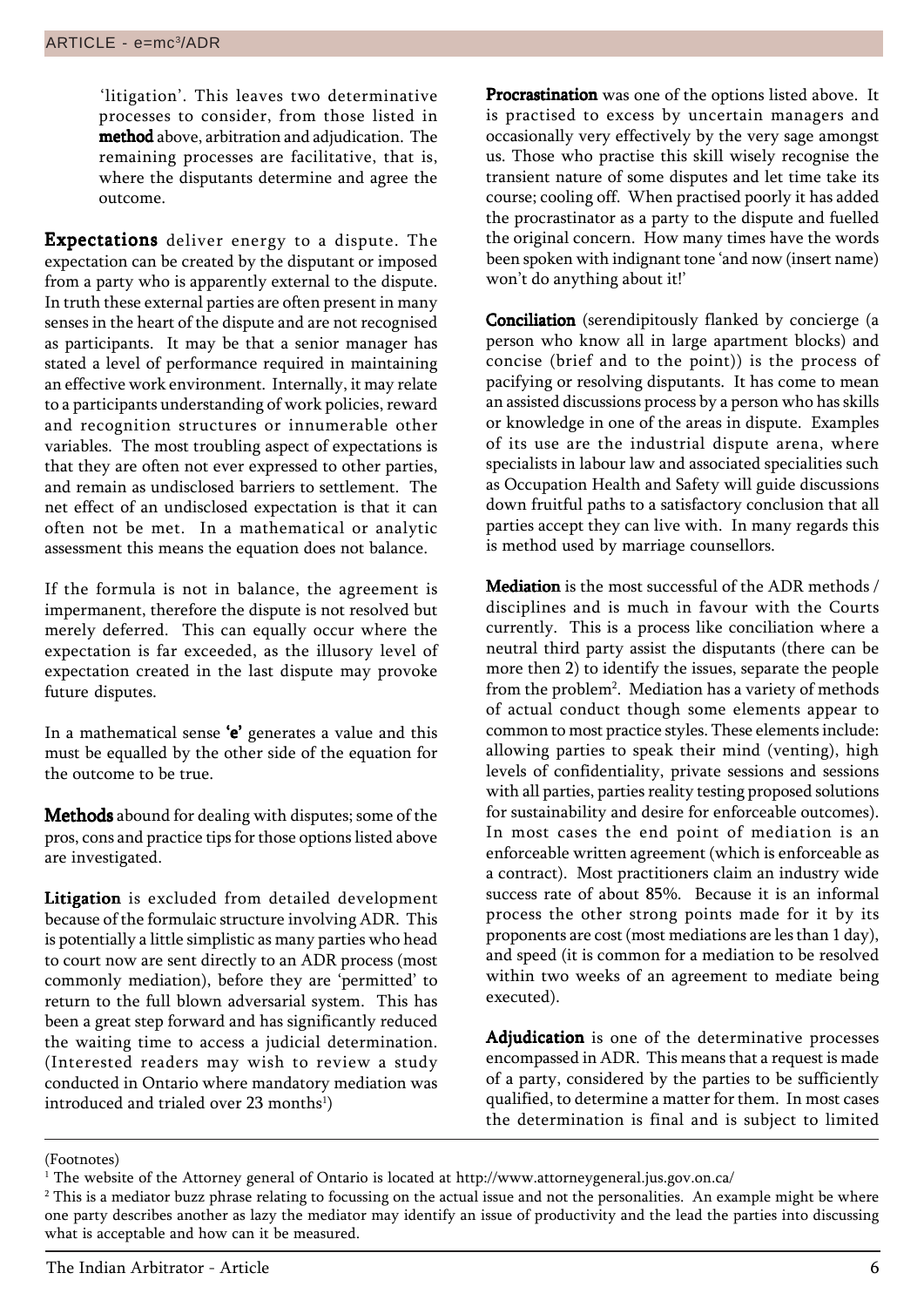common law rights of appeal, such as duress, misrepresentation and alike. This is sometimes used in association with the other facilitative methods such as conciliation or mediation. It has recently been encompassed in some legislation with power passed to 'experts' outside the traditional Government / Courts compact<sup>1</sup>. Its key benefits are that the adjudicator is neutral, expert and usually readily available. As an informal process (in most cases) it is faster and can be done from written submissions rather then evidence being led and refuted through the adversarial system of the courts.

Negotiation is a leopard that has changed its spots, as a science has grown around the practise. Once most commonly used with the adjective tough, it is now more aligned with effective. A tool for all of the methods it is increasingly used as a stand-alone method, where a professional negotiator is employed to deal with particular situation. Most of the modern practitioners utilise a method based around that developed at Harvard, where the generation of options, use of standards and close analysis of key drivers are the norm.

Arbitration is the child of commerce, where transactions across political boundaries made the search for neutral determinations and avoidance of delays in getting matters before a court essential. It is now governed by many clearly stated rules both within Australia $^{\rm 2}$  and internationally $^{\rm 3}$ . The arbitration process is determinative and in most cases is internationally enforceable through the domestic courts. The process is similar to the Australian court system and is often, though not always formal in nature.

All of these methods, and the others that remain undescribed are valid. What must be borne in mind is the requirement to have a method. In a mathematical sense, if values were attributed to each component of the equation that unless the expectation value is zero, then having a value of zero for method (zero here being when there is no expectation or no method) will balance. This is because it is a mathematical proof that multiplying any number by zero will deliver an outcome of zero.

Cost, confidentiality & continuity along with culture, convenience and similar drivers work to assist in the selection of the method and provide input to the range of acceptable outcomes. In the event that the outcome falls well below the value ascribed to expectation it is possible that either parties will not reach an agreement in a facilitative process or will seek recourse to further consideration in a determinative process (this may be by process of appeal or alike). While all of the 'c' words may not be present some must be, or you would be unlikely to have a dispute.

While most understand immediately how cost can be a business drivers, many fail to contemplate how the choice of  $\mathbf{\hat{m}}$  can be affected by such factors as continuity and culture. The adversarial approach of litigation most frequently rings a close to any future business relationship. This can also be a consequence of selecting a method which is culturally abhorrent to another party. Confidentiality, is legally complex to describe with certainty, however, as many of the methods described are private processes which may be conducted under an enforceable agreement of confidentiality, settlement terms are rarely revealed. Convenience is another central factor, with the escalating costs of many formal processes and the diversion for core activities represented by dispute it should not be undervalued.

#### Conclusion

Disputes are a reality of the human condition. The nature of them is to diverse to be represented by a single solution strategy, by employing the formula detailed above disputants may be able to cover many of the bases required to be contemplated before embarking on the dispute path. Much of that path should be internal to the organisation, and solutions can be found along the way; however to maintain control and to meet the 'e' whatsoever it may be you will have to look externally at some stage. When that stage is reached, do so as an informed choice, part of your strategy.

Your legal adviser should be able to assist you in explaining choices, or a professional organisation like LEADR can assist. For those who wish to investigate some of the possibilities you may consider, 'Getting to yes' by Fisher and Ury<sup>4</sup> or 'A sudden outbreak of common sense' Ackland<sup>5</sup>.

(Author: Scott Pettersson is the Chief Executive Officer of LEADR, Australasia's leading mediation members organisation. (www.leadr.com.au)

(Footnotes)

4 Century (a Division of Random House)

<sup>&</sup>lt;sup>1</sup> See for example the Building Industry Security of Contracts Payment Act NSW

 $^{\rm 2}$  Most States have laws covering the conduct convening and effect of arbitration see for example the Commercial Arbitration Act in most jurisdictions.

 $^3$  While there are several the most widely accepted are United Nations Commission on International Trade Law (UNICTRAL)

<sup>5</sup> Hutchison Business Books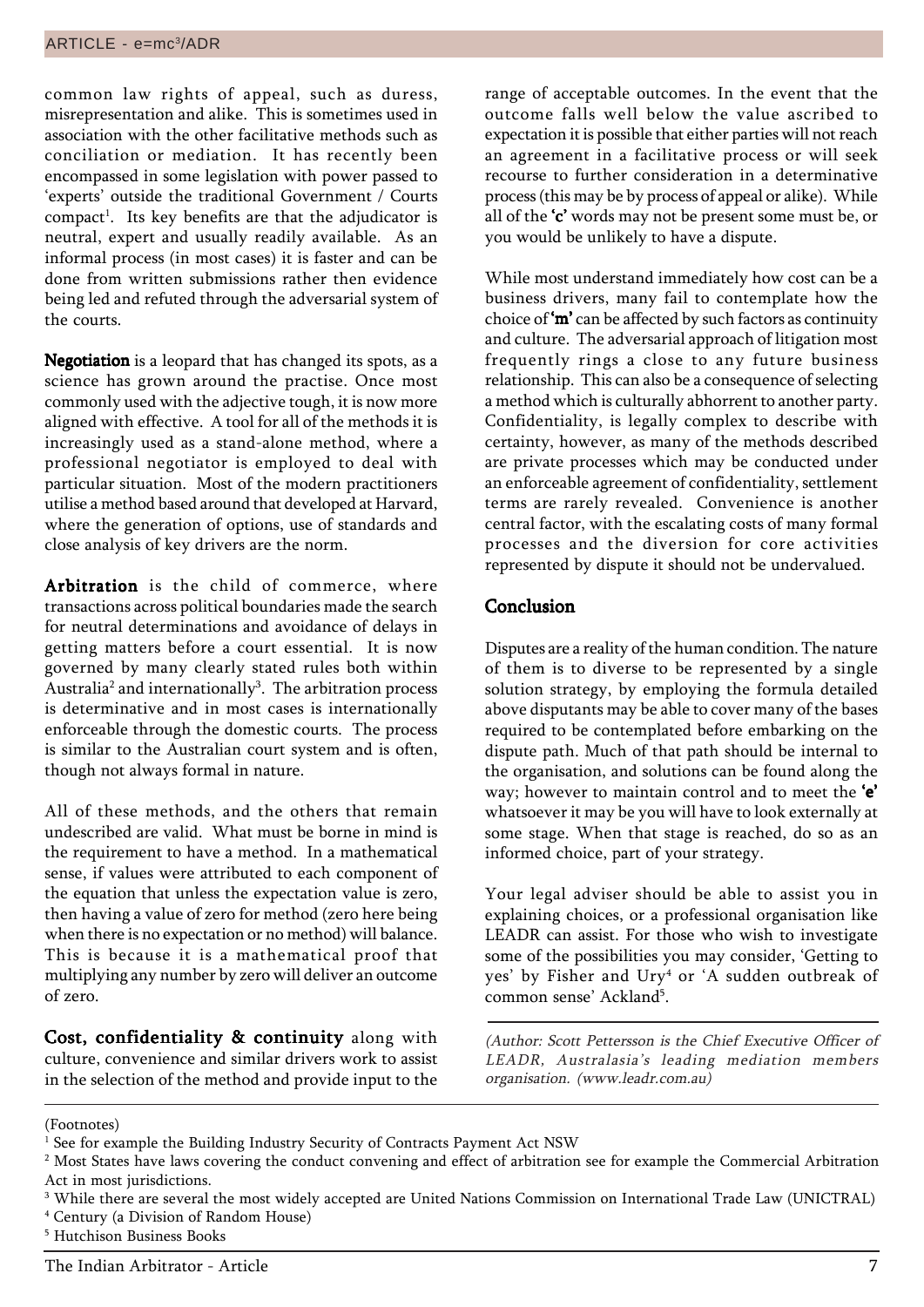

### What the six honest serving men have to offer : TONY WHATLING

The right sort of questions are vital to the professional mediator, according to the author, a trainer and consultant in conflict management. Quoting Kipling and his 'six honest serving men', he explains the subtleties required.

The effective mediator uses questions, just as a plumber

uses a wrench, a surgeon a scalpel or a fireman a hosepipe. As John Haynes points out in Fundamentals of Family Mediation<sup>1</sup>, the mediator: "cannot give advice or instructions on what to do. The clients provide the answers. Using questions is one way of helping the clients maintain control of the content".

Following on from those ideas, what I want to do is to propose that questions in mediation are not 'value-free'. Questions convey particular meaning from the questioner to the respondent. The type of questions used indicate the very 'values-in-action' which are central to mediation practice. Even an apparently innocent open-ended question contains a 'value statement', that I the questioner am interested in

your opinion, ideas and thoughts on this issue. I need you to help me understand your situation. Consequently a range of values and principles are conveyed when the mediator, especially in the early stages of the process uses only open-ended questions to explore issues, wants and positions. Through the continued use of such questions, the further the mediator proceeds into the stages of developing and exploring options, the more the essential mediation principles become explicit.

Such principles would include, for example, the assumption that only the parties really know how to

define and clarify the problems and issues from the context of their own experience. Consequently we can also assume that they are in the best position to define potential solutions for their future actions. Given these two assumptions we can go on to say that the parties are best placed to determine what actions will be feasible and realistic for them to carry out in their world, not

Only the parties really know how to define and clarify the problems and issues from the context of their own experience

that of the mediator. Ultimately this value set' acknowledges that the parties need to be responsible for designing and implementing negotiated agreements since it is they who have to live with the consequences, Open-ended questions, then, are the 'stock-in-trade' of the creative problem solving element of the mediator's task. There is ample literature devoted to this style of problem solving process, for example in the world of business management.

Mediators from professional backgrounds may have difficulty in adopting such question styles and values, in practice if not in principle. In my experience and involvement with the training of family mediators, community mediators and health authority

conciliators, this may be explained by the other professional role responsibilities these people may also carry (eg social work, probation, law). Such professionals are frequently called upon to give information and advice. As we know, the two roles are easily confused, in the mind of the listener, if not the speaker.

What seems to happen is that clients bring with them a constant expectation of such advice and problem solving help. This in turn tends to combine with problems of limited time, plus a certain satisfaction for the professional at being able to help people by coming up

<sup>&</sup>lt;sup>1</sup> 'The Fundamentals of Family Mediation', J. Haynes [1993] Old Bailey Press.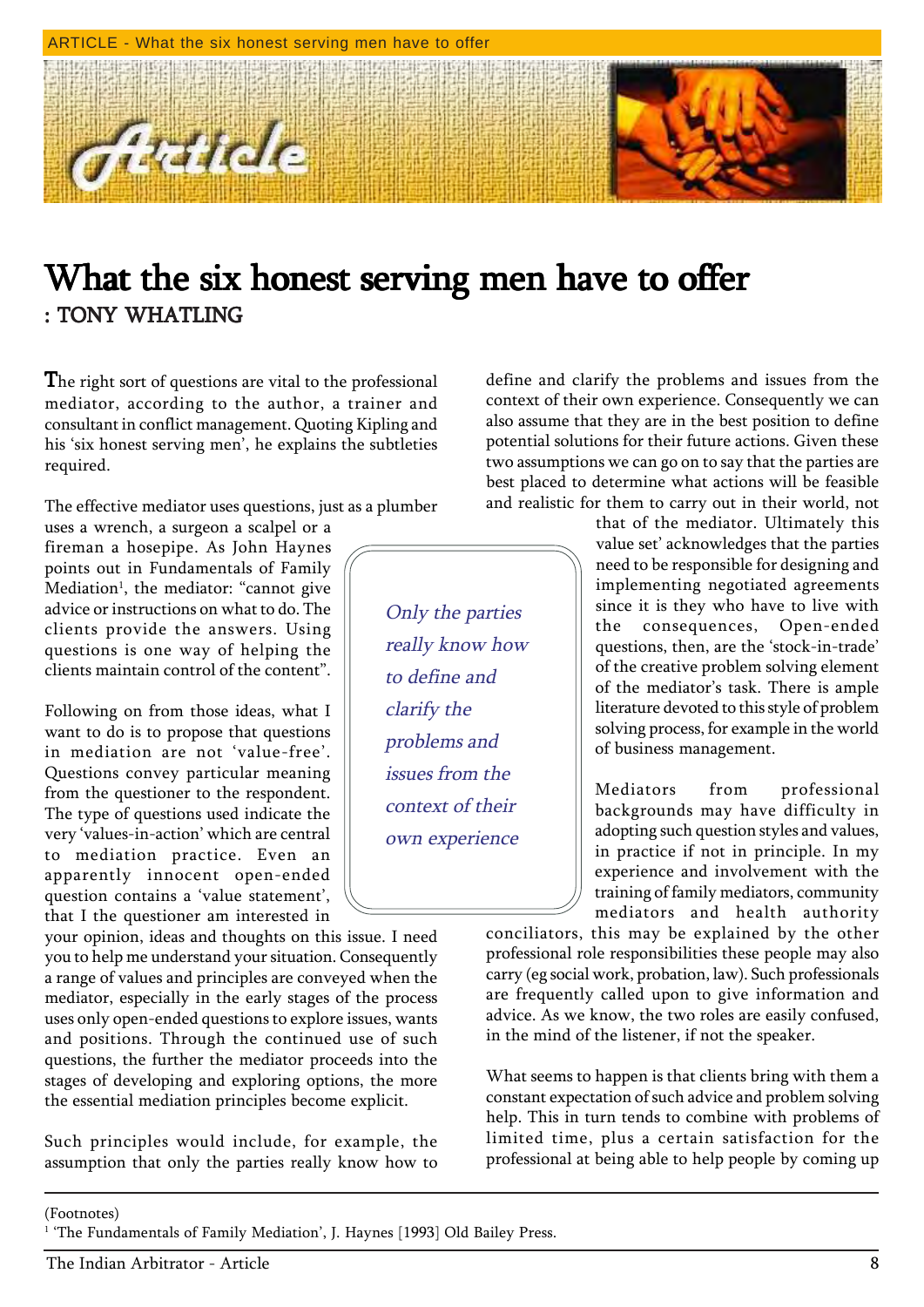#### ARTICLE - What the six honest serving men have to offer

with good ideas. The net result is to make it difficult to recognise where the distinctions are drawn between ideas and information - and advice about how best to solve the problems.

So how do mediators develop skills in the use of open-

ended Questions? (which for the benefit of this paper we could say are questions which cannot be answered with a 'yes' or no'.) To begin with, we need to understand that the primary purpose of an open-ended question is to make people think for themselves and about themselves. A closed-ended question on the other hand requires only that the respondent thinks deeply enough to be able to answer 'yes' or 'no'. The process is further complicated by the risk that the respondent will attach a variety of meanings to the choice of the yes' or 'no'. They will be influenced for example, by thoughts about how the questioner might want them to respond, or about what advice, information, or problem solving ideas are 'embedded' in the question. Either way the respondent is distracted from the more important activity, which is to explore and think 'out-loud' about their own unique situation. A further consequence of the 'yes/no' answer is that the questioner acquires little or no information from the respondent and consequently may fail to understand fully either the client's views or the context of their particular problem.

Although not totally safe from the 'wiles' of a would-be compulsive problem-solver, we are likely to be posing an open-ended question if in general we use questions which begin with: what? how? who? where' when? This can be compared with closed-ended questions which usually begin with: have you? did you? will you? could you? were you?

The wise words of Rudyard Kipling are worth bearing in mind: "I keep six honest serving-men (They taught me all I knew); Their names are What and Why and When And How and Where and Who."

Notice in particular Kipling's second line, which I interpret in this way: that as problem solvers all we need to know can be discovered through those few simple questions. In mediation and problem-solving the questions are not asked in Kiplings order nor in linear form but work best in circular and recurring order.

For example: What has happened so far' Who has talked to whom about what? How did they respond when that was done? How did that compare wit hat was expected? What needs to be thought about now and what needs to happen next? What would be an ideal outcome to this dispute? What would need to happen to make that possible? When would be the best time to do something about that? Where would be the best place to do that?

Obviously all these questions can be addressed separately or jointly to the parties in dispute. The questions clearly convey an implicit 'value' message, that whatever skills and knowledge the mediator may bring from their own personal and professional experience, they think that the parties are the experts in understanding their own unique situation. This carries the added benefit of reconnecting people to their own day-to-day problemsolving and survival skills capacity. Such questions can also be used to create a diversion from 'naming', 'blaming' and 'claiming' behaviour which is inevitably located in the past history of the dispute. The parties cannot change the events of the past but when helped by the mediator, through open-ended problem solving questions, they have the opportunity to change the future.

I have not borrowed Kipling's 'Why?' in my list of questions. Such questions are frequently used in a blaming or accusatory form, or with an 'embedded' blame message and as such are invariably 'past-negative' in focus: Why did you walk out on us when we needed you most? Why are your children so rude to me? Why did you keep doing that when you knew how upset I would be? Why do you smoke and drink so much?

Why? is a legitimate problem solving interrogative but such Questions are usually very hard to answer. Why, for example, do most of us persist in doing things we know only too well are either unwise or unhealthy or both?! In disputes it is also problematic, since to answer a why? question is to risk giving power to the other party. Equally it may risk admitting 'liability' for what was often an interpersonal and - cause-and--effect' activity involving any number of other people and their behaviour. The Why? question can be avoided by asking about the objectives of the behaviour in question. Such questions begin with a What? As in:. What did you hope would happen when you...? What were you afraid would happen if you owned up about..,? What sort of events tend to lead to you doing that, and what would you and others need to do differently to make sure that does not happen again?

Another problem with the Why? question and with closed-ended questions is that they can propose answers, solutions, or worse still, imperatives. When persistent attempts through open-ended questions have failed to stimulate the party's own problem-solving ideas, it may be appropriate for the mediator to make some suggestions - the last refuge of the desperate mediator! However this needs to be done intentionally, not by default through a question. Examples of the latter would be: Why have you not taken advice from the Housing Department? You should take advice from the Housing Department. Have you thought about taking advice from the Housing Department? Have you thought about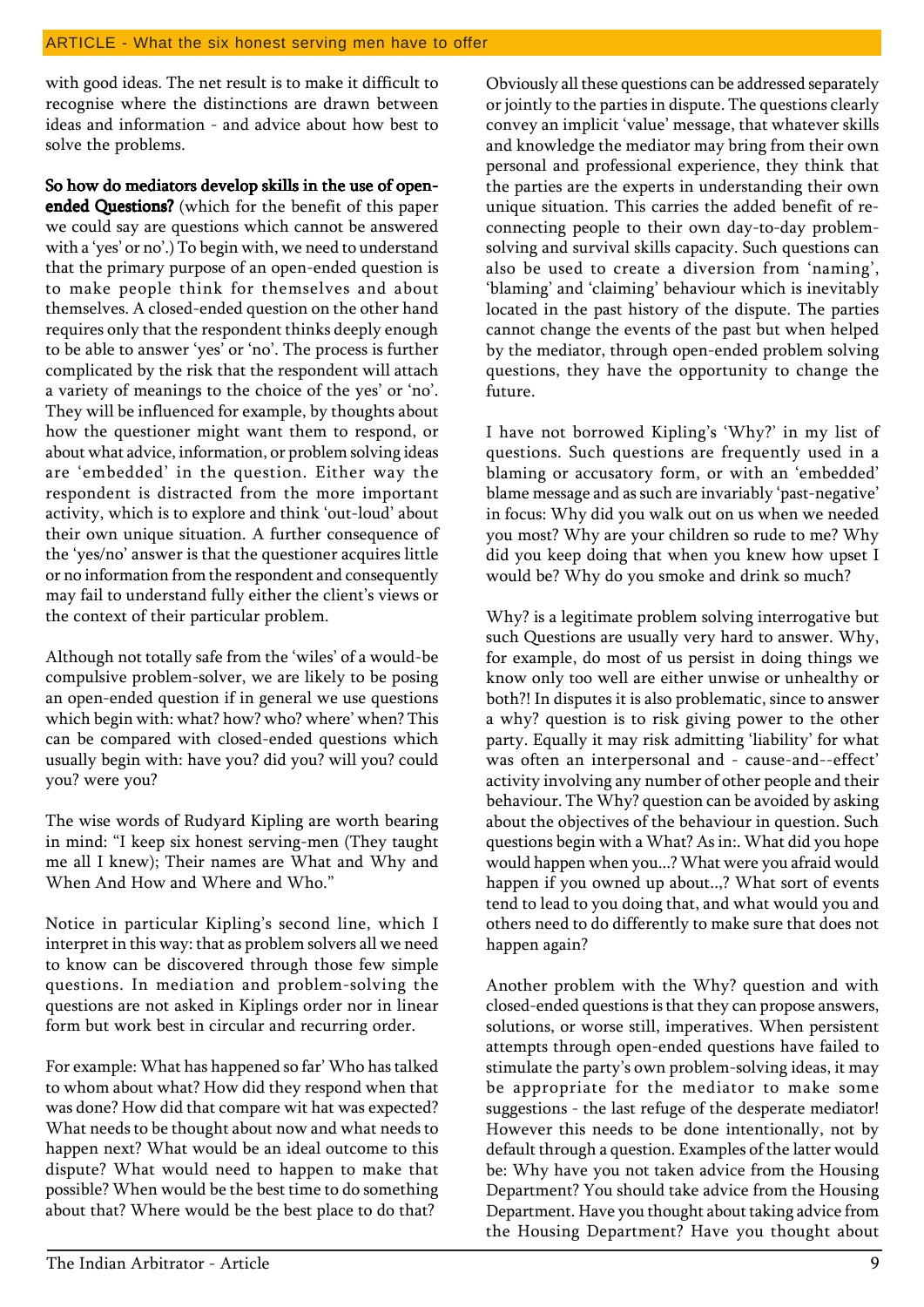taking advice from the Housing Department as one of your options?

The first is a clear example of an embedded suggestion within a why? question. The second is a clear imperative, and in general both are inappropriate for the mediator role. The others invite the parties to consider such actions but can be seen to involve embedded suggestions: that the mediator thinks such actions to be a good idea. The problem with all of these mediator-proposed ideas is that, however good they are, they may miss underlying issues which have not yet been expressed. They may also be what one of the parties has already proposed as the solution and can be seen by the other party as sidetaking by the mediator.

It is important to remember that whatever the purpose of the question, the meaning is always defined by the respondent. Only when the answer is given will the mediator know how the respondent has interpreted the question. As a general rule, mediators should never give clients imperatives on the content or outcome of their negotiations, Within mediation, imperatives are only appropriate when they relate to the process of the negotiations. It is acceptable to tell parties to calm down, not to interrupt or threaten each other. It is not acceptable to instruct parties to consult the Housing Department, whom the children should live with. how they should behave with the neighbours etc.

In view of the importance of questions, both for the value state-ments they convey and for the problem solving process, it is surprising that relatively little attention has been given to the subject in mediation literature to date. It is even more surprising, if we recognise that they are the primary tools available to the mediator. This being so, mediators have a responsibility to acquire a good range of such tools, understand their specific function, practise and develop skills in their use, and know when and how to employ them with a clear purpose and intent. It should not be a random process but one which involves the selection of the right question for the particular purpose, with a good understanding of the likely outcome of its use.

At the start of this article I proposed that the values and principles of mediation are constantly demonstrated 'in action' by the questions mediators use. Hopefully this will encourage mediators to reflect on the type of questions they use and to develop skills in the use those questions which endorse the principles of mediation.

(Author: Tony Whatling is a professional mediator, trainer and consultant in conflict management.)



the wrong thing at the tempting moment.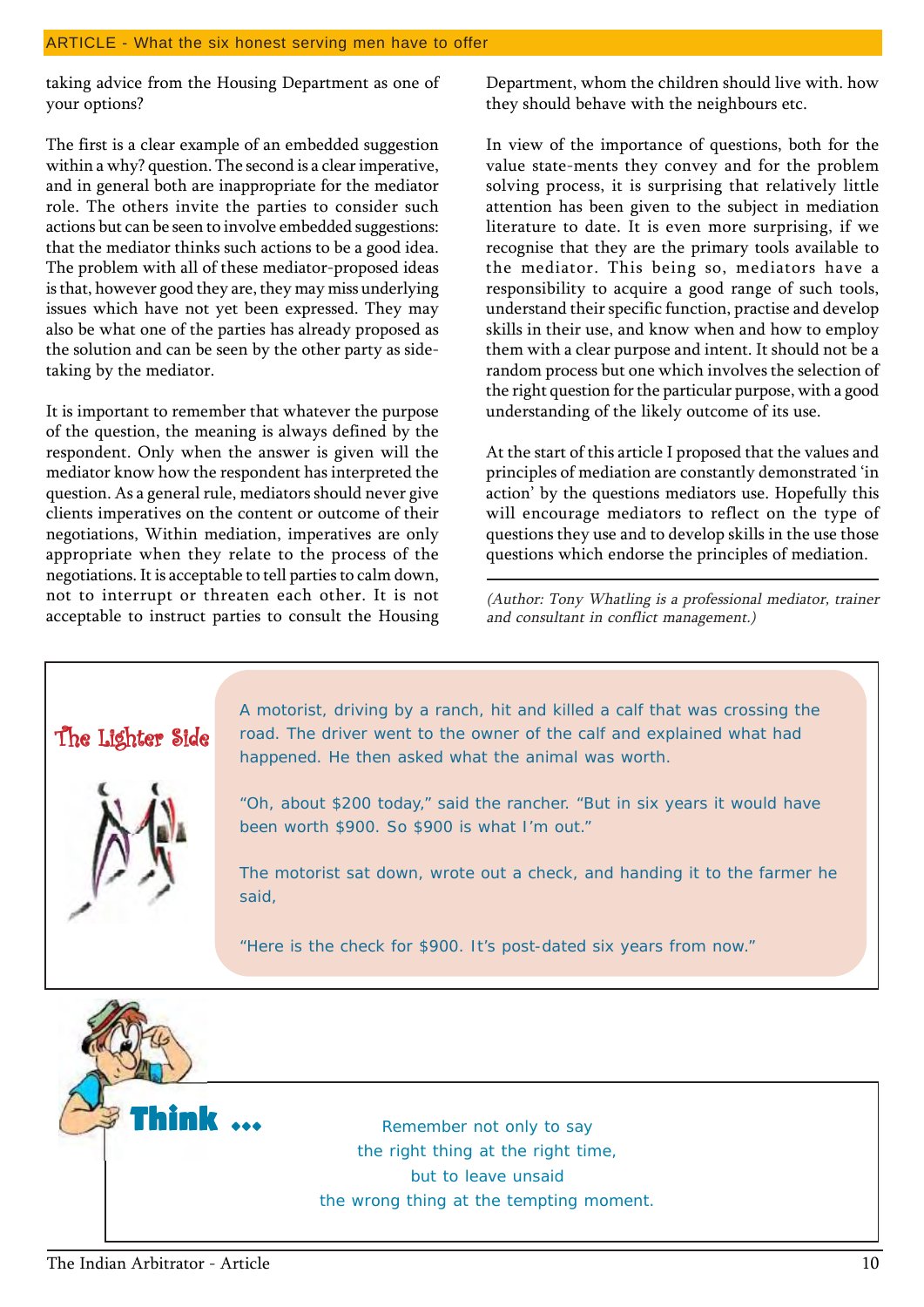# ews & Events



### Upcoming Judicial reforms in India

Indiaís Law Minister, Mr. Veerappa Moily has said soon after taking over the charge that the Government would stress during the next five years on judicial reforms and also would ensure that rule of law touched every individual including the last man in queue. This would go a long way to realize "simple, speedy, cheap, effective and substantial" justice. For decades judicial system has been crying for reforms as the cheap and speedy justice has been by and large elusive. There is a huge pendency of over 2.5 crore cases despite measures to reduce it. Experts have expressed fears that there has been a loss of public confidence in the judiciary, and an increasing resort to lawlessness and violent crime to settle disputes.

### China adopts ADR law on rural land disputes China adopts ADR law on rural land disputes

In the face of increasing land disputes and social unrest in rural areas, China has passed a first of its kind law to facilitate the fair settlement of disputes to maintain "harmony and stability", the country's top legislature announced on Saturday. Under the law, which will go into force in January, arbitration committees will be set up in every county and city "to settle disputes concerning rural land contract management in a timely and just manner," said the Standing Committee of the National Peopleís Congress, the countryís highest legislative authority.

### Singapore amending laws to strengthen mediation

Community mediation is set to take on a bigger role with changes expected to the law to strengthen the use of mediation. The Home Affairs Ministry will be developing community-based solutions to deal with community-related problems. Taking it further, the Ministry of Law will increase public awareness when it comes to community mediation by highlighting the advantages as well as the process of mediation. More training will be given to community mediators to further advance their skills. With the face of terrorism constantly evolving, the various agencies will also continue to coordinate and collaborate to deal with the issue.

### Out of Court settlements encouraged in Indonesia

As per a research conducted by women's non-governmental organization Limpapeh from 2003 to 2004 in West Sumatra, it was found that villagers were satisfied with out-of-court settlements which they said were more effective and less complicated than pursuing a dispute in court. A solution reached between mediators will be brought to a high council comprising village elders for approval. Based on this finding the Supreme Court has encouraged out-of-court settlements to resolve disputes at village level. Chief Justice Harifin Tumpa said that considering that mediators play a significant role, courses and trainings will be held those who are interested in mediating. The World Bank has also shown interest in this method and intends to develop this cultural heritage through further research and education.

> A mentor is not a person who gives you advice. A mentor is a person whose advice you follow. ~Mike Murdoch~